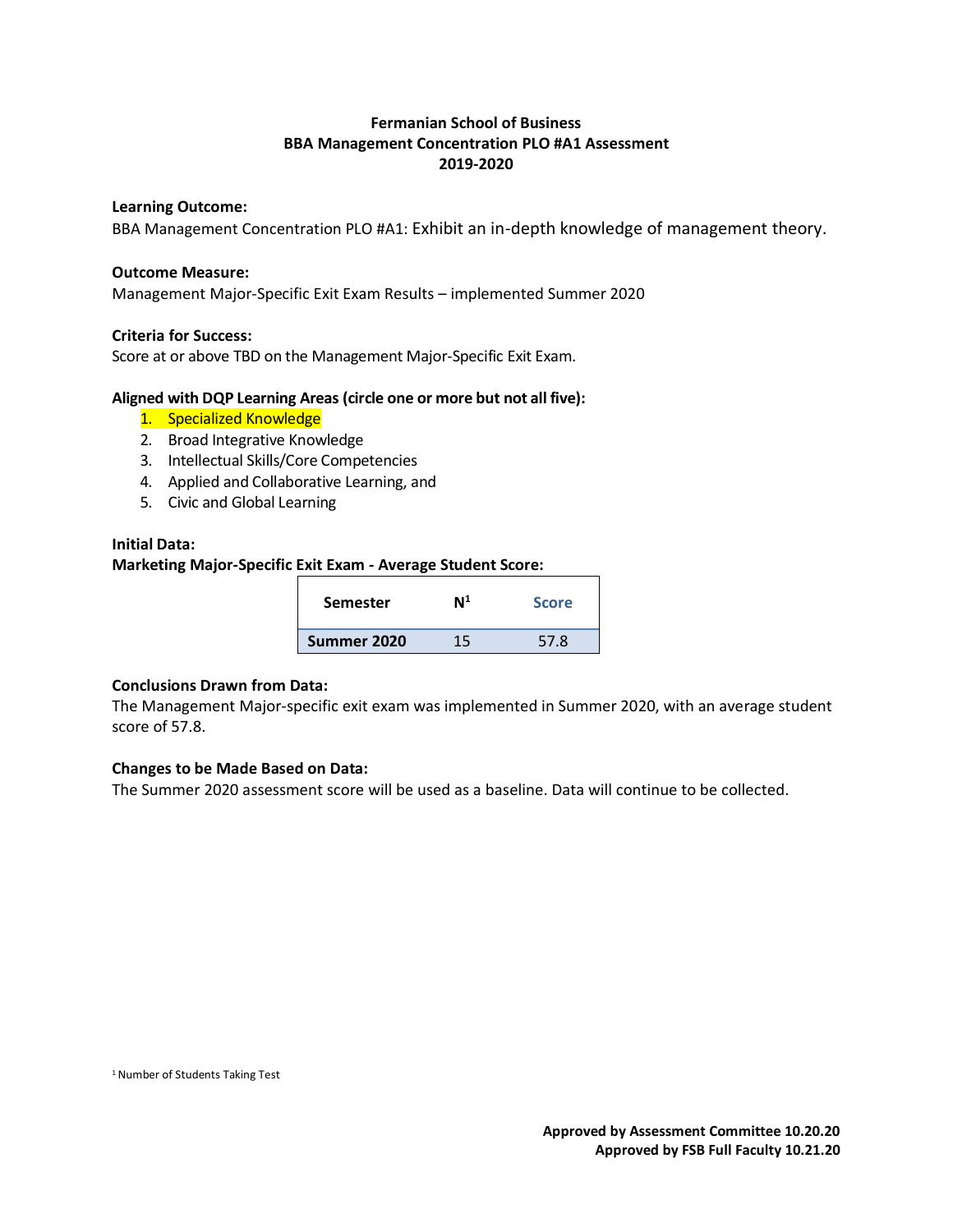# **Fermanian School of Business BBA Management Concentration PLO #A2 Assessment 2019-2020**

## **Learning Outcome:**

BBA Management Concentration PLO #A2: Propose organizational improvements using management knowledge and concepts.

## **Outcome Measure:**

BMG4012 – Final Assessment Question

# **Criteria for Success:**

Average student score for each criteria on the BBA Management Concentration PLO #A2 Rubric will be a 3.0 or higher out of 4.0

# **Aligned with DQP Learning Areas (circle one or more but not all five):**

- 1. Specialized Knowledge
- 2. Broad Integrative Knowledge
- 3. Intellectual Skills/Core Competencies
- 4. Applied and Collaborative Learning, and
- 5. Civic and Global Learning

## **Longitudinal Data:**

# **BBA Management Concentration PLO A2 Rubric – Average Student Scores:**

| <b>Semester</b> | N  | <b>Explanation of</b><br><b>Key Elements</b>                                                                    | <b>Implementation</b><br><b>Plan</b> | <b>Feasibility</b> | <b>Total</b> |
|-----------------|----|-----------------------------------------------------------------------------------------------------------------|--------------------------------------|--------------------|--------------|
| Summer 2019     | 26 | 3.38                                                                                                            | 3.08                                 | 3.00               | 3.15         |
| Summer 2020     | 30 | 3.67                                                                                                            | 3.07                                 | 3.23               | 3.32         |
|                 |    | the contract of the contract of the contract of the contract of the contract of the contract of the contract of |                                      |                    |              |

Note: N=number of assessments (2 assessor scores per student)

# **Conclusions Drawn from Data:**

Scores met or exceeded the criteria for success in all rubric areas for both semesters.

#### **Changes to be Made Based on Data:**

No changes recommended as criteria for success met for all areas in both semesters. Data will continue to be collected and monitored in future semesters.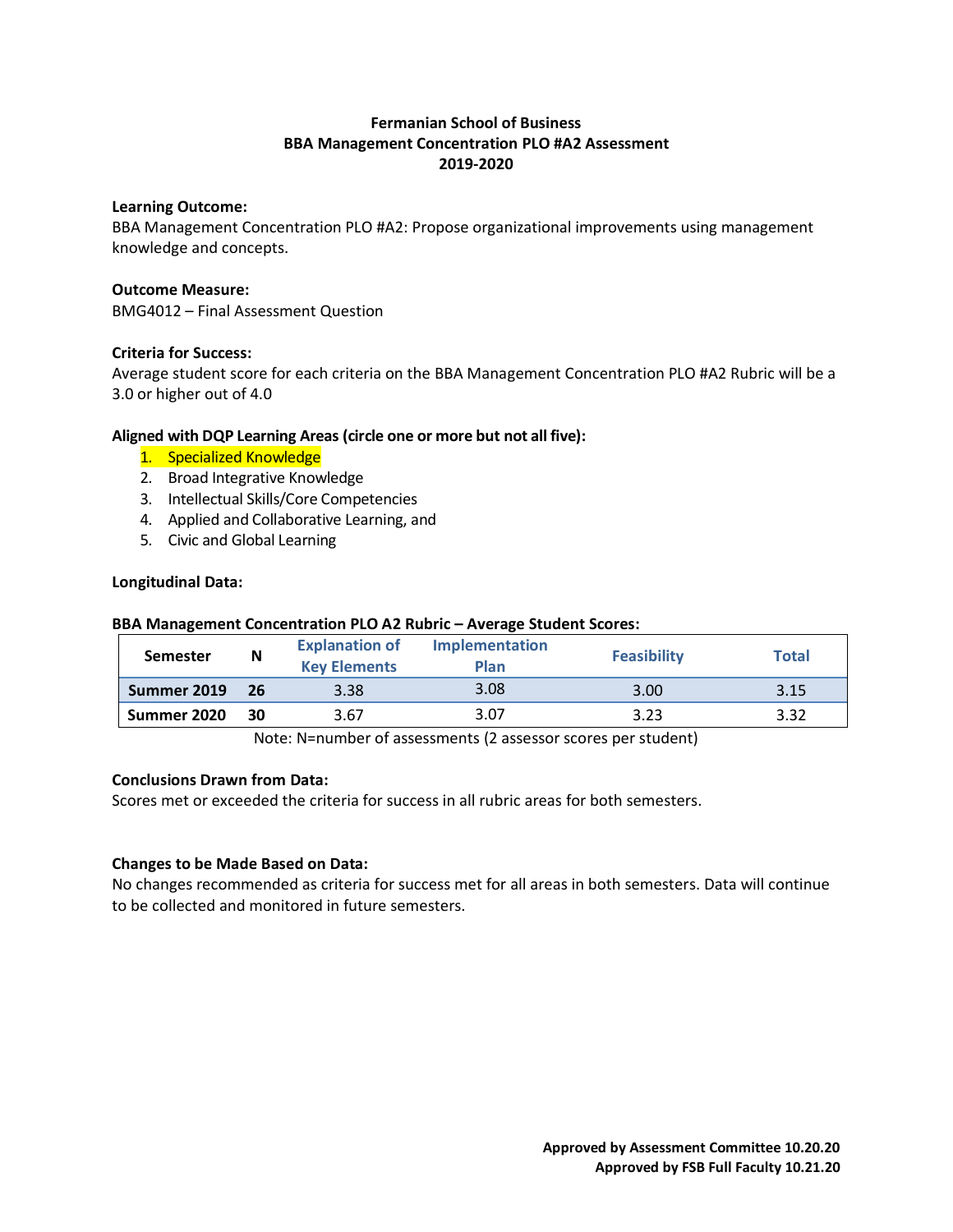

# MANAGEMENT CONCENTRATION PLO A2 RUBRIC

Point Loma Nazarene University BBA Management Concentration Learning Outcome A2: Propose organizational improvements using management knowledge and concepts.

| Criteria                                     | <b>Excellent</b>                                                                                                                         | <b>Meets Expectations</b>                                                                                                        | <b>Needs Improvement</b>                                                                                                                        | <b>Does Not Meet Expectations</b>                                                                                                         |
|----------------------------------------------|------------------------------------------------------------------------------------------------------------------------------------------|----------------------------------------------------------------------------------------------------------------------------------|-------------------------------------------------------------------------------------------------------------------------------------------------|-------------------------------------------------------------------------------------------------------------------------------------------|
| <b>Explanation of</b><br><b>Key Elements</b> | Four key leadership elements are clearly<br>identified and their relationship to the case is<br>thoroughly explained and well-justified. | Four key leadership elements are identified<br>and their relationship to the case is usually<br>explained and usually justified. | Three to four key leadership elements are<br>identified and their relationship to the case<br>is sometimes explained and somewhat<br>justified. | Up to four key leadership elements are<br>identified and their relationship to the<br>case is not clearly explained and nor<br>justified. |
| Implementation<br>Plan                       | The entire implementation plan is solid and<br>directly builds upon and references to past<br>case.                                      | The majority of the implementation plan is<br>solid and often builds upon and references<br>the past case.                       | A few parts of the implementation plan are<br>solid and sometimes build upon and<br>reference the past case.                                    | A solid implementation plan is not<br>provided as it does not build upon nor<br>reference the past case.                                  |
| Feasibility                                  | The plan is feasible and includes excellent<br>examples of how it could unfold and improve<br>the current situation.                     | The plan is often feasible and includes great<br>examples of how it could unfold and<br>improve the current situation.           | The plan is somewhat feasible and includes<br>fairly good examples of how it could unfold<br>and improve the current situation.                 | The plan is not clearly feasible and<br>lacks strong examples of how it could<br>unfold and improve the current<br>situation.             |

Average Score: \_\_\_\_\_\_\_\_\_\_\_\_\_\_\_\_\_\_\_\_\_\_\_ (Total/# of criteria)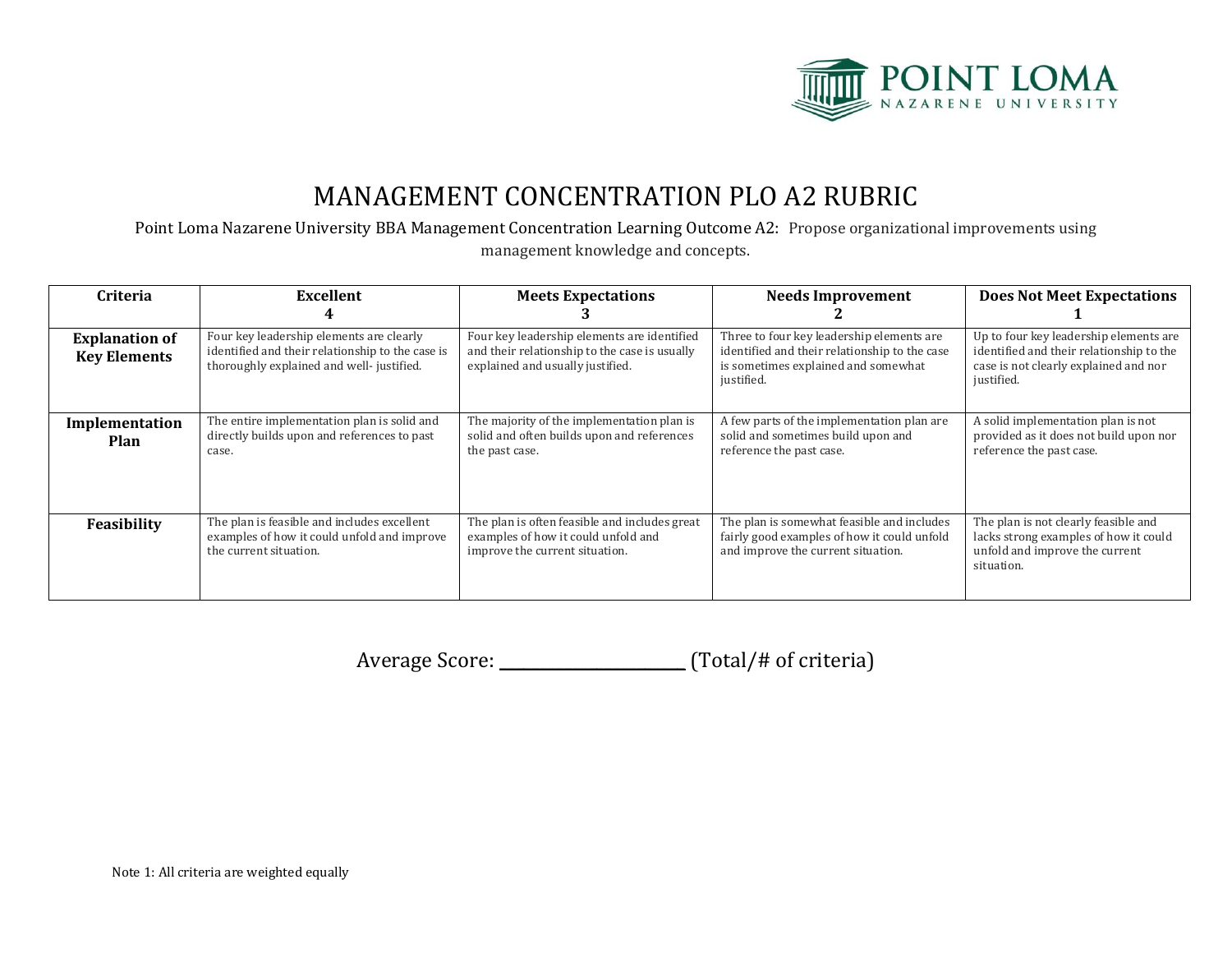# **Fermanian School of Business BBA Marketing Concentration PLO #B2 Assessment 2019-2020**

## **Learning Outcome:**

BBA Marketing Concentration PLO #B2: Evaluate an integrated marketing communication (IMC) plan using marketing knowledge and concepts.

## **Outcome Measure:**

BMK3036 – Simulation Briefing Paper

## **Criteria for Success:**

Average student score for each criteria on the BBA Marketing Concentration PLO #B2 Rubric will be a 3.0 or higher out of 4.0

# **Aligned with DQP Learning Areas (circle one or more but not all five):**

- 1. Specialized Knowledge
- 2. Broad Integrative Knowledge
- 3. Intellectual Skills/Core Competencies
- 4. Applied and Collaborative Learning, and
- 5. Civic and Global Learning

## **Initial Data (revised assignment & rubric):**

#### **BBA Marketing Concentration PLO B2 Rubric – Average Student Scores (Rubric as of Spring 2020):**

| <b>Semester</b> | N  | <b>Strategies</b> | <b>Impact on OPI</b> | <b>Recommendations</b> | Total |
|-----------------|----|-------------------|----------------------|------------------------|-------|
| Spring 2020     | 26 | 2.96              | 3.15                 | 2.38                   | 2.83  |

Note: N=number of assessments (2 assessor scores per student)

# **Conclusions Drawn from Data:**

This signature assignment was first implemented in Spring 2020. Scores fell below the criteria for success in the area of Recommendations, within 0.04 in the area of Strategies, and met the criteria for success in the area of Impact on OPI.

# **Changes to be Made Based on Data:**

While there is only one semester of data, through the assessment process, it was identified that the area of Recommendations would improve significantly if student's recommendations outlined specific and actionable details regarding how to produce better results in the future. In Spring 2021, the faculty member will review and consider adjustments to content based on assessor input, as necessary, to improve the area of Recommendations. Data will continue to be collected and monitored.